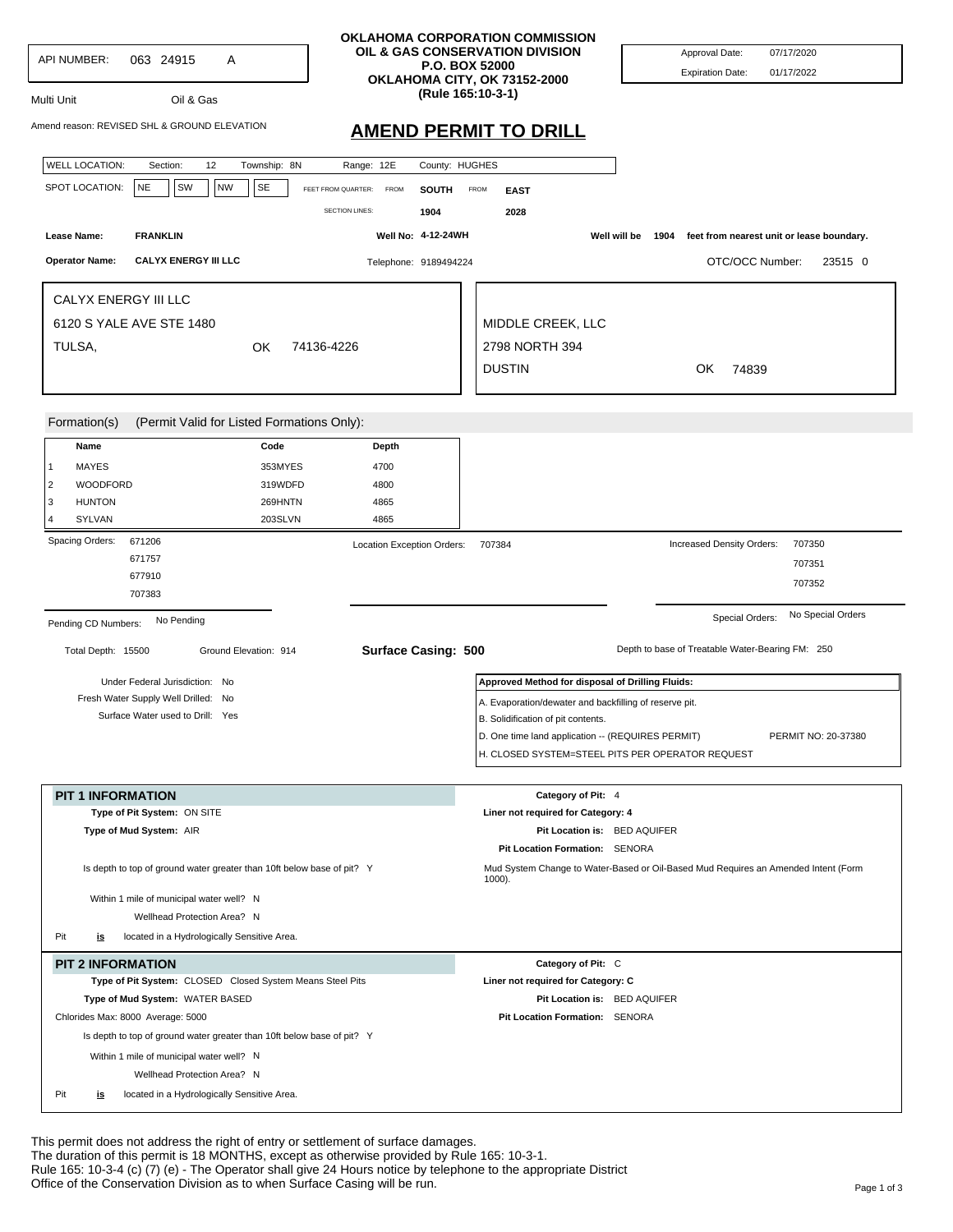| <b>MULTI UNIT HOLE 1</b>       |                   |                        |                                    |  |
|--------------------------------|-------------------|------------------------|------------------------------------|--|
| Section: 24                    | Township: 8N      | Range: 12E             | Total Length: 10200                |  |
|                                | County: PITTSBURG |                        | Measured Total Depth: 15500        |  |
| Spot Location of End Point: SW | SE SE             | <b>SW</b><br>SE.       | True Vertical Depth: 4900          |  |
|                                | Feet From: SOUTH  | 1/4 Section Line: 165  | End Point Location from            |  |
|                                | Feet From: WEST   | 1/4 Section Line: 2080 | Lease, Unit, or Property Line: 165 |  |

| <b>NOTES:</b>                                                                       |                                                                                                                                                                                                                                                                                                                                                                 |
|-------------------------------------------------------------------------------------|-----------------------------------------------------------------------------------------------------------------------------------------------------------------------------------------------------------------------------------------------------------------------------------------------------------------------------------------------------------------|
| Category                                                                            | <b>Description</b>                                                                                                                                                                                                                                                                                                                                              |
| <b>HYDRAULIC FRACTURING</b>                                                         | 7/13/2020 - GC2 - OCC 165:10-3-10 REQUIRES:                                                                                                                                                                                                                                                                                                                     |
|                                                                                     | 1) PRIOR TO COMMENCEMENT OF HYDRAULIC FRACTURING OPERATIONS FOR HORIZONTAL<br>WELLS, NOTICE GIVEN FIVE BUSINESS DAYS IN ADVANCE TO OFFSET OPERATORS WITH<br>WELLS COMPLETED IN THE SAME COMMON SOURCE OF SUPPLY WITHIN 1/2 MILE;                                                                                                                                |
|                                                                                     | 2) WITH NOTICE ALSO GIVEN 48 HOURS IN ADVANCE OF HYDRAULIC FRACTURING ALL WELLS<br>TO BOTH THE OCC CENTRAL OFFICE AND LOCAL DISTRICT OFFICES, USING THE "FRAC<br>NOTICE FORM" FOUND AT THE FOLLOWING LINK: OCCEWEB.COM/OG/OGFORMS.HTML; AND,                                                                                                                    |
|                                                                                     | 3) THE CHEMICAL DISCLOSURE OF HYDRAULIC FRACTURING INGREDIENTS FOR ALL WELLS<br>TO BE REPORTED TO FRACFOCUS WITHIN 60 DAYS AFTER THE CONCLUSION THE HYDRAULIC<br>FRACTURING OPERATIONS, USING THE FOLLOWING LINK: FRACFOCUS.ORG                                                                                                                                 |
| INCREASED DENSITY - 707350 (201905614)                                              | 7/16/2020 - GB6 - 12-8N-12E<br>X671757 WDFD<br>3 WELLS<br>CALYX ENERGY III, LLC<br>01/09/2020                                                                                                                                                                                                                                                                   |
| INCREASED DENSITY - 707351 (201905615)                                              | 7/16/2020 - GB6 - 13-8N-12E<br>X671757 WDFD<br>3 WELLS<br>CALYX ENERGY III, LLC<br>01/09/2020                                                                                                                                                                                                                                                                   |
| INCREASED DENSITY - 707352 (201905616)                                              | 7/16/2020 - GB6 - 24-8N-12E<br>X671206 WDFD<br>3 WELLS<br>CALYX ENERGY III, LLC<br>01/09/2020                                                                                                                                                                                                                                                                   |
| LOCATION EXCEPTION – 707384 (201905609) 7/16/2020 - GB6 - (I.O.) 12, 13, 24 -8N-12E | X671206 MYES, WDFD, HNTN 24-8N-12E<br>X671757 MYES, WDFD, HNTN 12, 13 -8N-12E<br>X677910 SLVN 12, 13, 24 -8N-12E<br>COMPL. INT. (12-8N-12E) NFT 1600' FSL, NCT 0' FSL, NCT 1100' FWL<br>COMPL. INT. (13-8N-12E) NCT 0' FNL, NCT 0' FSL, NCT 1100' FWL<br>COMPL. INT. (24-8N-12E) NCT 0' FNL, NCT 165' FSL, NCT 1100' FWL<br>CALYX ENERGY III, LLC<br>01/10/2020 |
| SPACING – 671206                                                                    | 7/16/2020 - GB6 - (640)(HOR) 24-8N-12E<br>EST CNEY, MYES, WDFD, HNTN<br>COMPL. INT. (WDFD) NCT 165' FSL, NCT 165' FNL, NCT 330' FEL, NCT 330' FWL<br>COMPL. INT. (CNEY) NCT 330' FB<br>COMPL. INT. (MYES, HNTN) NCT 660' FB                                                                                                                                     |
| SPACING - 671757                                                                    | 7/16/2020 - GB6 - (640)(HOR) 12, 13, -8N-12E<br>EST CNEY, MYES, WDFD, HNTN<br>COMPL. INT. (WDFD) NCT 165' FSL, NCT 165' FNL, NCT 330' FEL, NCT 330' FWL<br>COMPL. INT. (CNEY) NCT 330' FB<br>COMPL. INT. (MYES, HNTN) NCT 660' FB                                                                                                                               |
| SPACING - 677910                                                                    | 7/16/2020 - GB6 - (640)(HOR) 12, 13, 24 -8N-12E<br><b>EXT 671213 SLVN</b><br>COMPL. INT. NCT 330' FB                                                                                                                                                                                                                                                            |

This permit does not address the right of entry or settlement of surface damages. The duration of this permit is 18 MONTHS, except as otherwise provided by Rule 165: 10-3-1. Rule 165: 10-3-4 (c) (7) (e) - The Operator shall give 24 Hours notice by telephone to the appropriate District Office of the Conservation Division as to when Surface Casing will be run.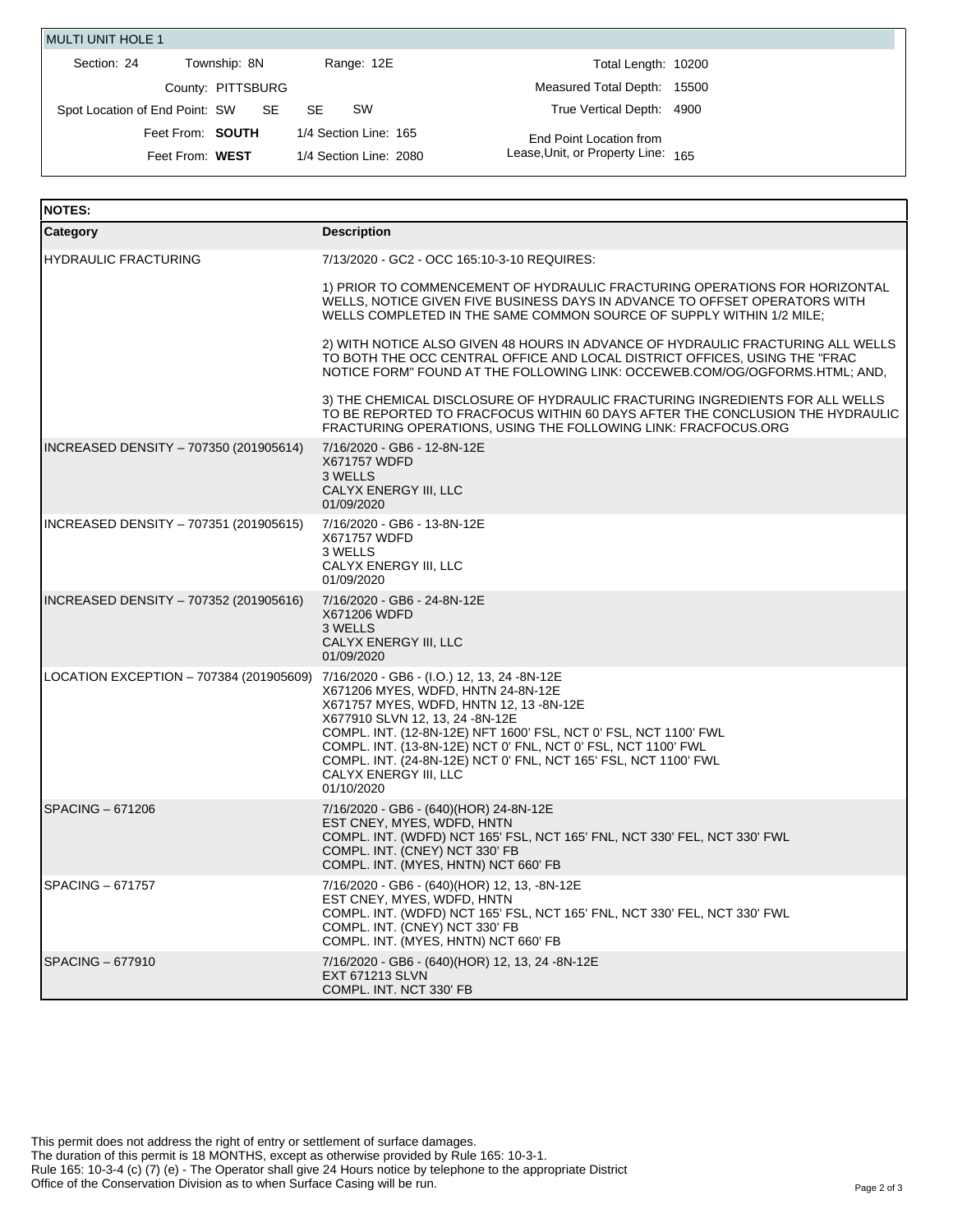| SPACING - 707383 (201905608) | 7/16/2020 - GB6 - (I.O.) 12, 13, 24 -8N-12E<br>EST MULTIUNIT HORIZONTAL WELL<br>X671206 MYES, WDFD, HNTN 24-8N-12E<br>X671757 MYES, WDFD, HNTN 12, 13 -8N-12E<br>X677910 SLVN 12, 13, 24 -8N-12E<br>(MYES, HNTN, SLVN ADJACENT COMMON SOURCES OF SUPPLY TO WDFD. IN THIS AREA THE<br>HNTN IS ERRATIC AND THE SLVN SHOULD BE CONSIDERED AN ADJACENT COMMON SOURCE<br>OF SUPPLY TO WDFD)<br>10% 12-8N-12E<br>45% 13-8N-12E<br>45% 24-8N-12E<br>CALYX ENERGY III. LLC<br>01/10/2020 |
|------------------------------|----------------------------------------------------------------------------------------------------------------------------------------------------------------------------------------------------------------------------------------------------------------------------------------------------------------------------------------------------------------------------------------------------------------------------------------------------------------------------------|
|------------------------------|----------------------------------------------------------------------------------------------------------------------------------------------------------------------------------------------------------------------------------------------------------------------------------------------------------------------------------------------------------------------------------------------------------------------------------------------------------------------------------|